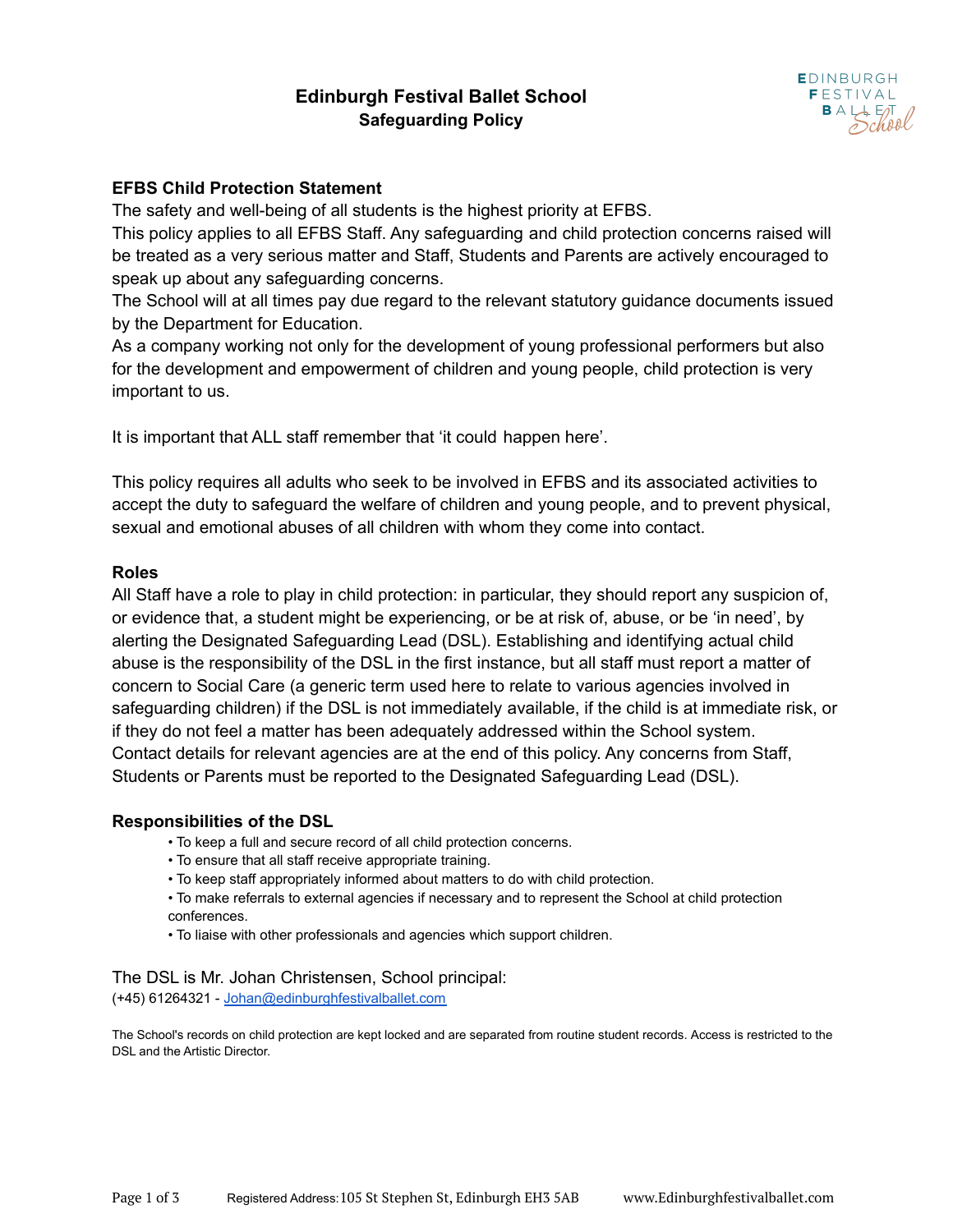## **Induction and Training**

All of our teachers are required to:

- Present a certificate of Disclosure (Scotland)
- Complete a safeguarding (Safeguarding Children Level 2)
- Complete a course in Sports First Aid

We also encourage our teachers to take a Psychological First Aid course (PFA)

## **Procedures**

Staff should report to the DSL any suspicion of, or evidence that, a student might be experiencing or be at risk of abuse or be 'in need', either in person, by phone or email immediately. Early intervention is known to be key in safeguarding children.

Any student disclosing abuse to a member of staff must be listened to carefully and sensitively. The member of staff should follow the guidance on the "...if a child tells…" card and bear in mind especially that:

• The student must be told that absolute confidence cannot be preserved.

• They should not probe or ask for more information than that which is offered and should take care not to ask 'leading' questions.

• An immediate handwritten record in pen must be made of what has been said, using the student's actual words wherever possible: this must be a record of fact not of opinion. The record should be signed, dated and marked with a cross to indicate where the account ended on the page.

• Immediate contact must be made with the DSL, and if that is not practical, with the Artistic Director: the DSL will decide whether or not the issue should be referred to the relevant outside agencies. (The failure to make such a report might be construed as neglect of care, which might, of itself, constitute abuse). The DSL will not, however, investigate the issue to determine and identify 'actual child abuse' as this is the role of Social Care.

• The member of staff should record in writing the fact that such a report has been made: this is for the protection of the member of staff concerned. ALL staff must remember that if the relevant senior staff are not available it is their responsibility to make a direct referral to Social Care (see contact details at end of document). They must also make a direct referral if, for whatever reason, they are concerned that a referral has not been made by the School. In circumstances where a crime may have been committed and / or the person is in immediate danger the matter should be reported to the Police.